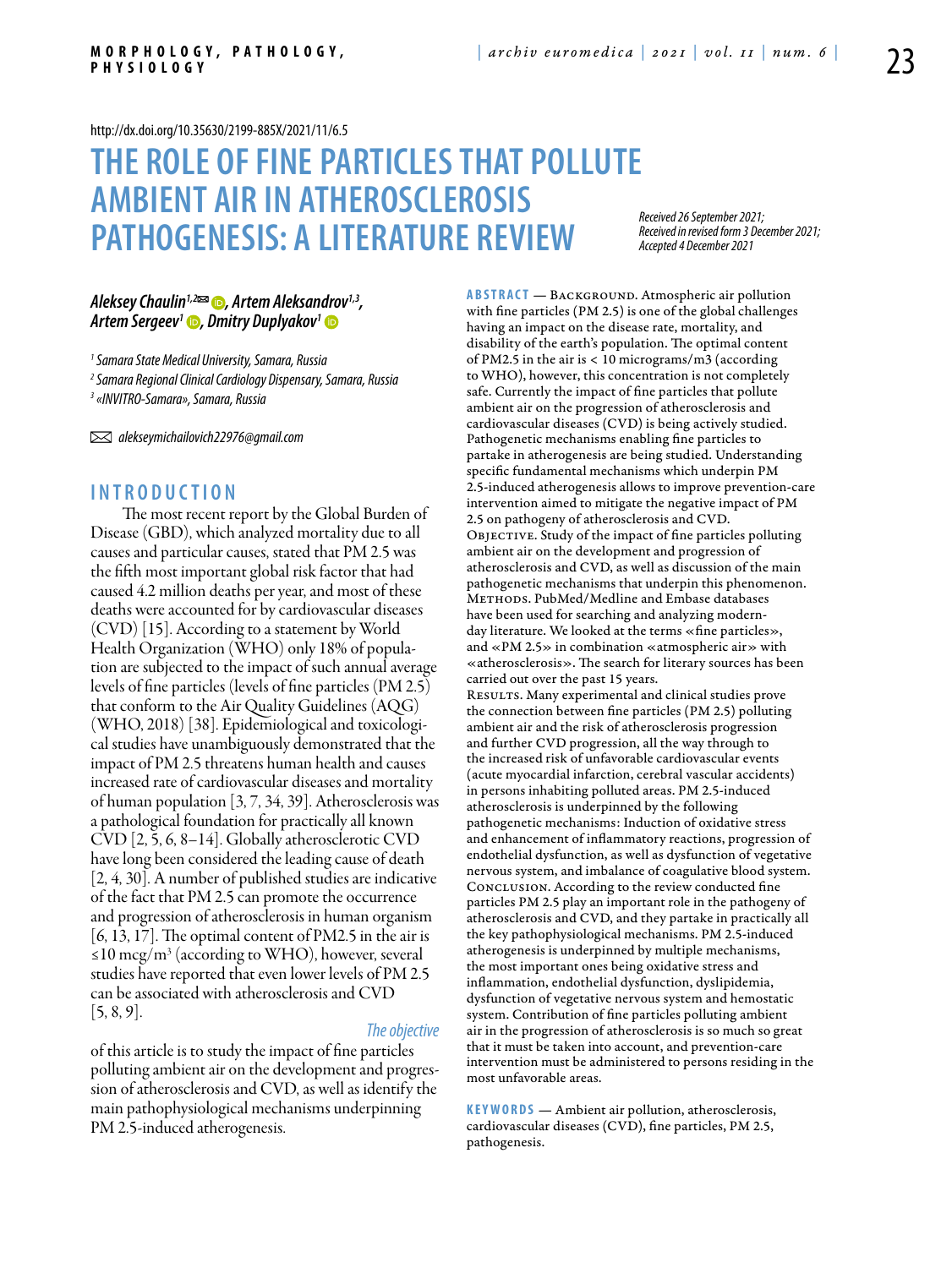### **M e t h o d s**

PubMed/Medline and Embase databases have been used for searching and analyzing modern-day literature. We looked at the terms «fine particles», and «PM 2.5» in combination «atmospheric air» with «atherosclerosis». The search for literary sources has been carried out over the past 15 years.

## **PM 2.5 AND ATHEROSCLEROSIS**

Fine particulate matters (PM 2.5) are a complex mix of microscopic particular matters in the atmosphere that vary in terms of both size and composition. Volcano eruptions, water drops, sand storms, and plant sources are the relatively few main natural sources of PM formation. At the same time, human sources are more complex and diverse. They include fossil fuel incineration, emissions by industrial facilities, smoke, road dust, and vehicle exhaust fumes. The composition of atmospheric particulates is complex and it depends on various factors, such as emission sources and weather conditions [37]. Physical and chemical properties of PM and their effect on human body are determined by various factors relating with PM, primarily the size of particles, their concentration and composition. PM can be divided into four categories in accordance with their aerodynamic diameters (AD): large particles (AD  $\leq 10 \mu$ , PM 10), small particles  $(AD \le 2.5 \mu, PM 2.5)$ , PM 1  $(AD \le 1 \mu)$ , and ultrafine particles  $(AD \leq 0.1 \mu, PM 0.1)$ . Different-size particles can have varying impact on human health. For instance, PM 10–2.5 can be deposited in respiratory system causing diseases including cough, hyper sensitivity, and bronchitis [28]. PM 2.5 can move up and down respiratory passages and enter alveoli and stay deposited in alveoli thereby causing inflammation in the lungs. The finest components, especially ultrafine particulates, are able to enter blood circulation and blood cells via the vascular barrier, which testifies to the substantially increased number of studies that evaluate the impact of high and low concentrations of PM 2.5 on human health, which demonstrate negative effect on human health due to the impact of PM 2.5, even at the levels below those recommended by WHO standards [36]. There is a 'dose-effect' relationship between PM 2.5 concentration and the ability to cause inflammatory responses and oxidative stress, which positively correlates with disease rate and mortality rate due to CVD  $[6, 41]$ . In vitro *u* in vivo trials also provided evidence in support of this viewpoint [3, 15]. Release of inflammatory factors during atherosclerosis progression depends on PM concentration [41, 43]. Toxicity of a certain dose of PM 2.5 and its main components is based on the concentration of pollutants in the actual milieus, as well as frequency and duration of

exposure of pollutants on human body [42, 43]. PM 2.5 composition substantially varies depending on particular areas and weather conditions which may have varying toxicological effect. At the same time, organic components of PM 2.5 can be more closely connected to CVD, while inorganic components can be more closely related to pneumopathy [25].

Although various components of PM 2.5 have varying degree of impact of human health, they nonetheless promote the occurrence and progression of atherosclerosis. A major study stated that longterm exposure to organic carbon which is part of PM 2.5 can cause the increase of Intima-media thickness (IMT) of carotid artery [20]. Another study also indicated that all the reviewed components of PM 2.5 were related with increased IMT of carotid arteries, and that organic carbon had the highest pathogenetic effect [32]. A recent study conducted in China stated that each increase of iron concentration by 0.51  $\mu$ /m3 and nickel-iron by 2.5 ng/m<sup>3</sup> in PM 2.5 resulted in the increased of oxidized LDL (ox-LDL) in blood by 1.9% (95% CI 0.2%–3.7%) and 1.8% (95% CI 0.2%–3.4%), correspondingly, which allows to suggest that the metal component of PM 2.5 can promote enhancement of oxidative stress related to PM 2.5-induced atherosclerosis [40].

## **Th e k e y pa t h o g e n ic mech a n i sms OF PM 2.5 – INDUCED a t h e r o scl e r o s i s**

*Oxidative stress and inflammation*. PM 2.5 depositing in bronchi and alveoli after inhalation causes local and systemic inflammation, as well as oxidative stress, which as it has been widely acknowledged is one of the most important mechanisms favoring atherosclerosis [8, 10]. As PM 2.5 is a complex mix comprising a multitude of different aldehydes, polycyclic aromatic hydrocarbons (PAHs), transition metals, and other organic and inorganic components, they can enter into various chemical reactions, both between themselves and between chemical components of a human body. When these substances enter human body they are able to change initial oxidation-reduction homeostatic body state and oxidation-reduction processes by way of generating active oxygen species and nitrogen (AOS/ANS)[16, 35]. Inflammatory reaction and oxidative stress promote and enhance each other, promoting a number of reactions including generation and breakage of atherosclerotic patches. Thus PM 2.5 can indirectly promote and occurrence and progression of atherosclerosis via oxidative stress and inflammatory reaction.

*Endothelial dysfunction*. Endothelium damage is widely acknowledged as the initial event for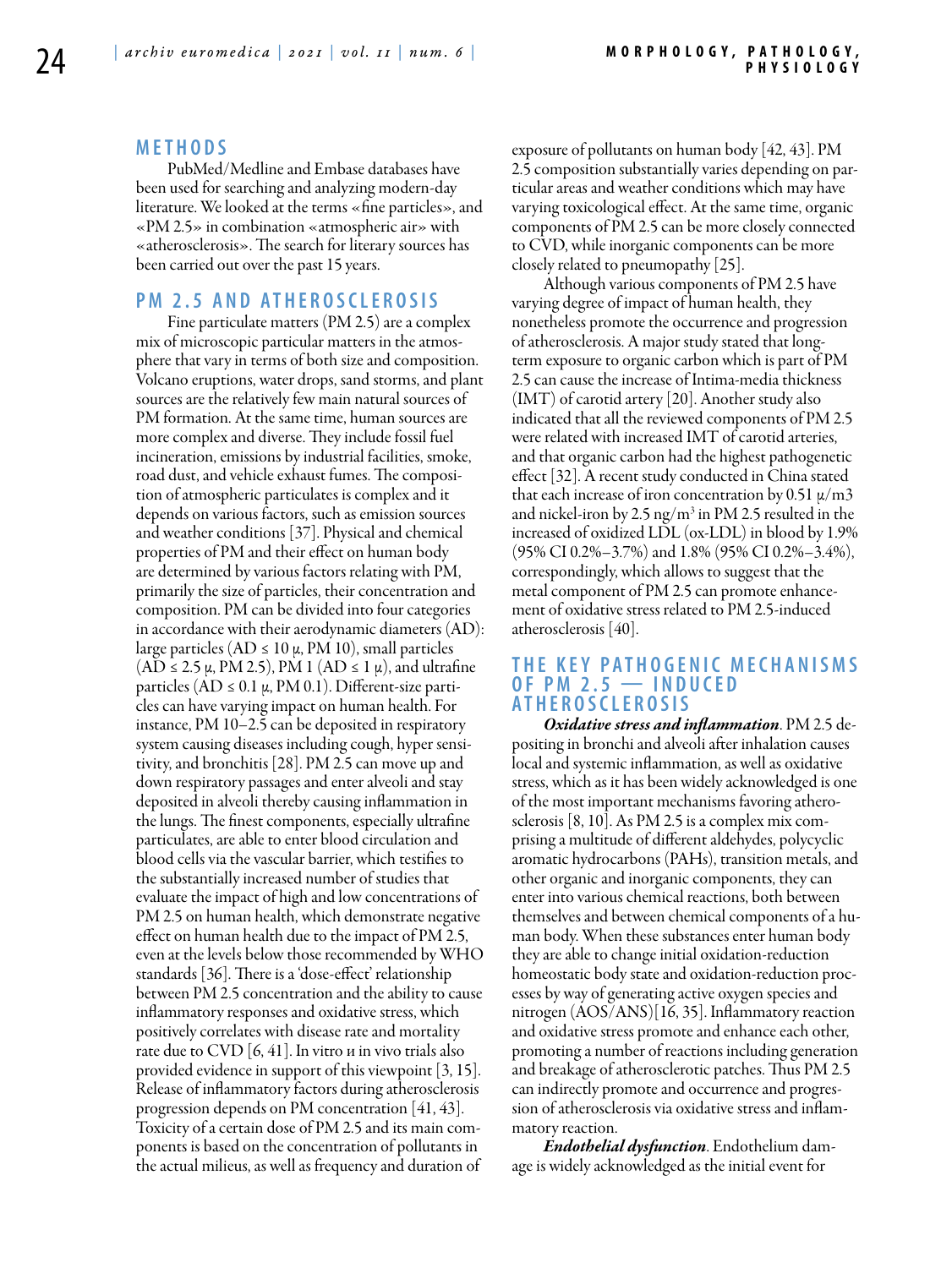the progression of atherosclerosis. Endothelial cells release endothelial factors that cause constriction and relaxation of blood vessels and maintain balance between them using a complex regulatory mechanism. Reactive hyperemia, flow-mediated vasodilatation (FMD), vasoconstriction and baseline arterial diameter (BAD) are sensitive indicators of endothelium function [24]. An extensive incidence study showed that long-term exposure to PM 2.5 can substantially degrade endothelium function due to the reduction of FMD and enhancement of vasoconstriction [21]. In vivo and in vitro trials also provided the evidence of progression of PM 2.5-induced damage of endothelial cells and disruption of their normal operation. It has been demonstrated that dysfunction of endothelial cells caused by PM 2.5 was mostly implemented via indirect cytotoxic effected as caused by inflammatory cytokines and oxidative stress [29]. Thus, PM 2.5 can initiate damage and dysfunction of endothelial cells thereby causing a number of pathophysiological reactions in atherogenesis.

*Lipid storage disease*. Lipid storage disease is yet another important risk factor for atherosclerosis progression [10, 12, 17]. Randomized double blind cross-sectional study showed that the impact of PM 2.5 had resulted in significant changes in whey metabolites, including hormones, glucose, amino acids, and lipids [22]. Recent studies demonstrated that the impact of PM 2.5 can cause dyslipidemia, including the increase of concentration of total cholesterol, LDL and ox-LDL, levels of chylomicrons and triglycerides, as well as reduction of the level of antiatherogenic particles (high density lipoproteins (HDL)) [23]. These studies provided compelling evidence that PM 2.5 can accelerate congestion of lipids in plates changing the metabolism of lipids and the properties of lipoproteins, such as stimulation of acidification of LDL and their transformation into more atherogenic particles of ox-LDL.

*Disruption of vegetative nervous system*. Abnormal agitation of vegetative nervous system is one of the main mechanisms of malfunction of the cardiovascular system caused by PM 2.5. Parameters, such as heart rate, heart rate variability (HRV), and arterial tension, are governed by vegetative nervous system. HRV is a marker of vegetative nervous system of the heart [1]. Epidemiological studies showed that the impact of PM 2.5 can disrupt operation of vegetative nervous system of the heart, as well as change HRV [19]. The main mechanism lies in the fact that excessive oxidative stress and systemic inflammation aggravate the negative impact of PM 2.5 on cardiac vegetative function resulting in the reduction of HRV [27]. Besides, the impact of PM 2.5 can also cause

dysfunction of sympathetic nervous system causing drastic variation of arterial tension. Elevated blood pressure can stimulate platelet-derived growth factor (PDGF) expression which, in turn, additionally induces proliferation of smooth muscle cells [27, 28]. In addition, hypertension can give rise to the formation of fibrous capsules and cause breakage of atherosclerotic patches [6, 10, 14].

*Disruption of hemostatic system*. Yet another possible mechanism of progression of atherosclerosis and CVD is agitation of hemostatic system caused by PM 2.5. Platelets and various coagulating albumens take part in the regulation of occurrence and development of atherogenesis and CVD by regulating inflammation, acidification, and immunoreactions. The impact of PM 2.5 is strongly correlated with changes in the concentration of blood coagulation markers, including fibrinogen, endogenic thrombin, tissue plasminogen activator  $(t-PA)$  and inhibitor of plasminogen activator-1 (PAI-1) in human blood serum, which is proves the connection between the hypercoagulation condition and the impact of PM 2.5 [18]. It has been shown that PM 2.5 inhibited t-PA and increase the release of PAI-1 from endothelial cells. Besides, PM 2.5 accelerates the formation of arterial thrombus due to enhanced agitation of platelets and aggregates of platelets-monocytes [33]. Long-term exposure of patients to high concentrations of PM 2.5 can result in the increased risk of progression of venous thrombosis and changes in the structure of atherosclerotic patches thereby increasing the probability of their breakage [26].

#### **C o n cl u s i o n**

In view of the above ambient air pollution by fine particles (PM 2.5) must be considered one of the key risk factors in the development and progression of cardiovascular diseases. Of most concern is the information about excessive norms of impact of PM 2.5 on human body. PM 2.5-induced atherogenesis is underpinned by multiple mechanisms, the most important ones being oxidative stress and inflammation, endothelial dysfunction, dyslipidemia, dysfunction of vegetative nervous system and hemostatic system. Understanding specific pathophysiological mechanisms allows to recommend patients residing in the most unfavorable areas in terms of PM 2.5 pollution to allow prevention-care intervention aimed at restricting the negative impact of PM 2.5.

**R efe r e n ce s** ARDT, G., CERUTTI, S., & COHEN, R. J. (1996). Heart rate variability: Standards of measurement,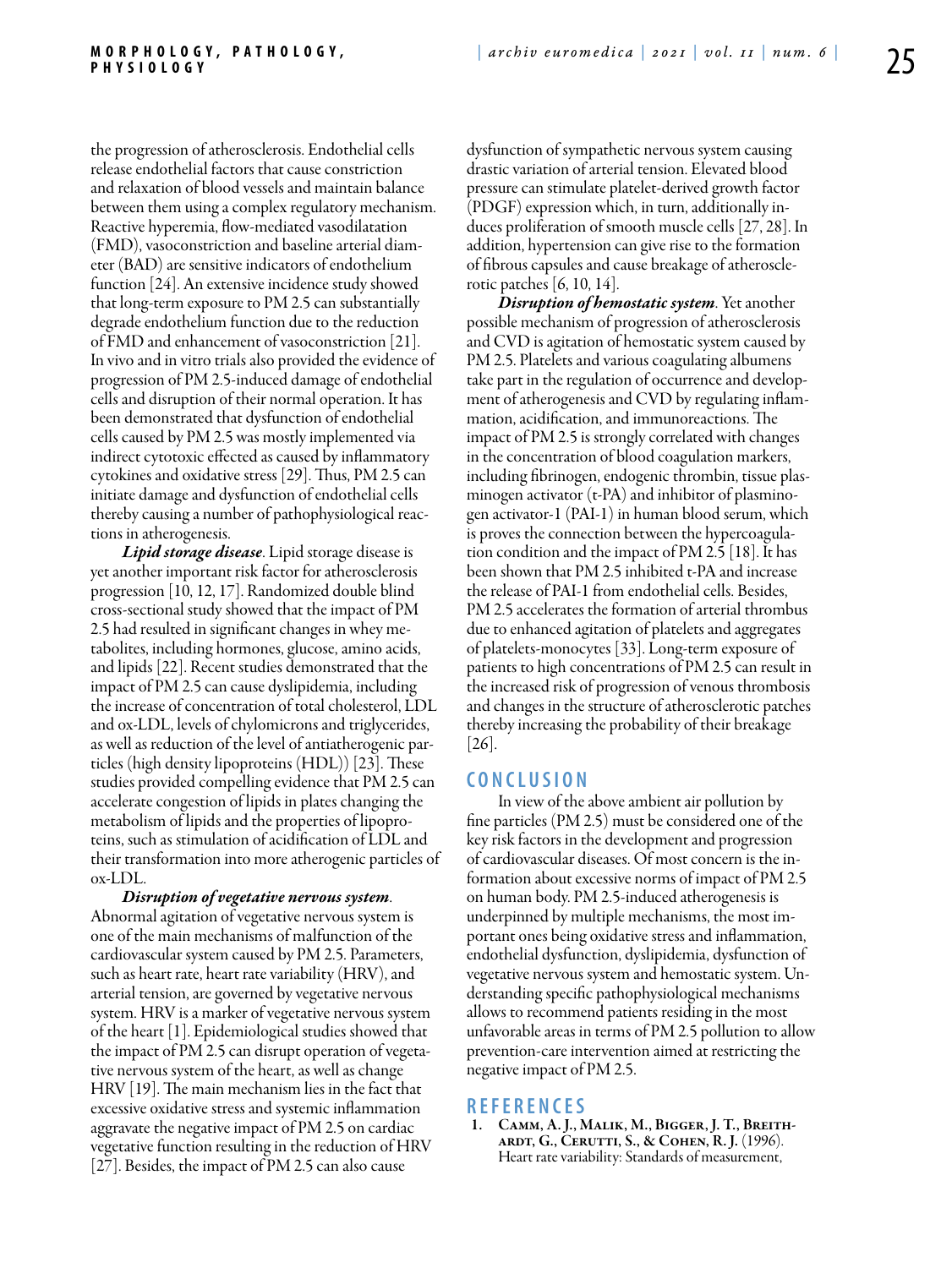physiological interpretation and clinical use. Task Force of the European Society of Cardiology and the<br>North American Society of Pacing and Electrophysiology. Circulation, 93(5), 1043–1065. https://europep-<br>mc.org/article/med/8598068

- 2. Chaulin, A. M., & Duplyakov, D. V. (2021). On the potential effect of circadian rhythms of cardiac troponins on the diagnosis of acute myocardial infarction. Signa Vitae, 17(3), 79–84. https://doi.org/10.22514/ sv.2021.050
- 3. Chaulin, A., & Duplyakov, D. (2021). The role of environmental factors in the pathogenesis of cardiovascular diseases. Part 1. Air Pollution. Archiv Euromedica, 11(1), 30–35. http://dx.doi. org/10.35630/2199-885X/2021/11/1.5
- 4. Chaulin, A., Grigoryeva, J., Svechkov, N., & Suvorova, G. (2020). Fundamental principles and techniques of experimental modeling of hypothy- roidism: a literature review. Archiv Euromedica, 10(4), 48-55. http://dx.doi.org/10.35630/2199- 885X/2020/10/4.11
- 5. Christidis, T., Erickson, A. C., Pappin, A. J., Crouse, D. L., Pinault, L. L., Weichenthal, S. A., Brook, J. R., van Donkelaar, A., Hystad, P., Martin, R. V., Tjepkema, M., Burnett, R. T., & Brauer, M. (2019). Low concentrations of fine particle air pollution and mortality in the Canadian Community Health Survey cohort. Environmental health : a global access science source, 18(1), 84. https: //doi.org/10.1186/s12940-019-0518-y
- 6. CHAULIN, A. (2021). Clinical and Diagnostic Value of Highly Sensitive Cardiac Troponins in Arterial Hypertension. Vascular health and risk management, 17, 431–443. https://doi.org/10.2147/VHRM.S315376
- 7. Chaulin, A. M., & Duplyakov, D. V. (2021). Environmental factors and cardiovascular diseases. Hygiene and Sanitation, 100(3), 223–228, https://doi. org/10.47470/0016-9900-2021-100-3-223-228
- 8. Crouse, D. L., Peters, P. A., van Donkelaar, A., Goldberg, M. S., Villeneuve, P. J., Brion, O., Khan, S., Atari, D. O., Jerrett, M., Pope, C. A., Brauer, M., Brook, J. R., Martin, R. V., Stieb, D., & Burnett, R. T. (2012). Risk of nonaccidental and cardiovascular mortality in relation to long-term exposure to low concentrations of fine particulate matter: a Canadian national-level cohort study. Environmental health perspectives, 120(5), 708–714. https://doi.org/10.1289/ehp.1104049
- 9. Chen, Y., Jiao, Z., Chen, P., Fan, L., Zhou, X., Pu, Y., Du, W., & Yin, L. (2021). Short-term effect of fine particulate matter and ozone on non-accidental mortality and respiratory mortality in Lishui district, China. BMC public health, 21(1), 1661. https://doi. org/10.1186/s12889-021-11713-9
- 10. CHAULIN A. (2021). Cardiac Troponins: Contemporary Biological Data and New Methods of Determination. Vascular health and risk management, 17, 299–316. https://doi.org/10.2147/VHRM.S300002
- 11. Chaulin, A. M., Karslyan, L. S., Grigoriyeva, E. V., Nurbaltaeva, D. A., & Duplyakov, D. V. (2019).Clinical and Diagnostic Value of Cardiac Markers in Human Biological Fluids. Kardiologiia, 59(11), 66–75. https://doi.org/10.18087/car- dio.2019.11.n414
- 12. Chaulin, A. M., Abashina, O. E., & Duplyakov, D. V. (2020). Pathophysiological mechanisms of cardiotoxicity in chemotherapeutic agents. Russian Open Medical Journal, 9, e0305. https://doi.org/10.15275/ rusomj.2020.0305
- 13. Chaulin, A. M., & Duplyakov, D. V. (2020). MicroRNAs in Atrial Fibrillation: Pathophysiologi- cal Aspects and Potential Biomarkers. International Journal of Biomedicine, 10(3), 198–205. https://doi. org/10.21103/Article10(3)\_RA3
- 14. CHAULIN A. M. (2021). Elevation Mechanisms and Diagnostic Consideration of Cardiac Troponins under Conditions Not Associated with Myocardial Infarction. Part 2. Life (Basel, Switzerland), 11(11), 1175. https://doi.org/10.3390/life11111175
- 15. Cohen, A. J., Brauer, M., Burnett, R., Anderson, H. R., Frostad, J., Estep, K., Balakrishnan, K., Brunekreef, B., Dandona, L., Dandona, R., Feigin, V., Freedman, G., Hubbell, B., Jobling, A., Kan, H., Knibbs, L., Liu, Y., Martin, R., Morawska, L., Pope, C. A., 3rd, Forouzanfar, M. H. (2017). Estimates and 25-year trends of the global burden of disease attributable to ambient air pollution: an analysis of data from the Global Burden of Diseases Study 2015. Lancet (London, England), 389(10082), 1907–1918. https://doi. org/10.1016/S0140-6736(17)30505-6
- 16. Crobeddu, B., Aragao-Santiago, L., Bui, L. C., BOLAND, S., &BAEZASQUIBAN, A. (2017). Oxida-<br>tive potential of particulate matter 2.5 as predictive indicator of cellular stress. Environmentalpollution (Barking, Essex : 1987), 230, 125–133. https://doi. org/10.1016/j.envpol.2017.06.051
- 17. Gan, W. Q., Allen, R. W., Brauer, M., Davies, H. W., Mancini, G. B., & Lear, S. A. (2014). Longterm exposure to traffic-related air pollution and progression of carotid artery atherosclerosis: a prospective cohort study. BMJ open,  $4(4)$ , e004743. https://doi. org/10.1136/bmjopen-2013-004743
- 18. Green, R., Broadwin, R., Malig, B., Basu, R., Gold, E. B., Qi, L., Sternfeld, B., Bromberger, J. T., Greendale, G. A., Kravitz, H. M., Tomey, K., Matthews, K., Derby, C. A., Jackson, E. A., Green, R., &Ostro, B. (2016). Long- and Shortterm Exposure to Air Pollution and Inflammatory/ Hemostatic Markers in Midlife Women. Epidemiology (Cambridge, Mass.), 27(2), 211–220. https://doi. org/10.1097/EDE.0000000000000421
- 19. Kim, K. N., Kim, J. H., Jung, K., & Hong, Y. C. (2016). Associations of air pollution exposure with blood pressure and heart rate variability are modified by oxidative stress genes: A repeated-measures panel among elderly urban residents. Environmental health: a global access science source, 15, 47. https://doi. org/10.1186/s12940-016-0130-3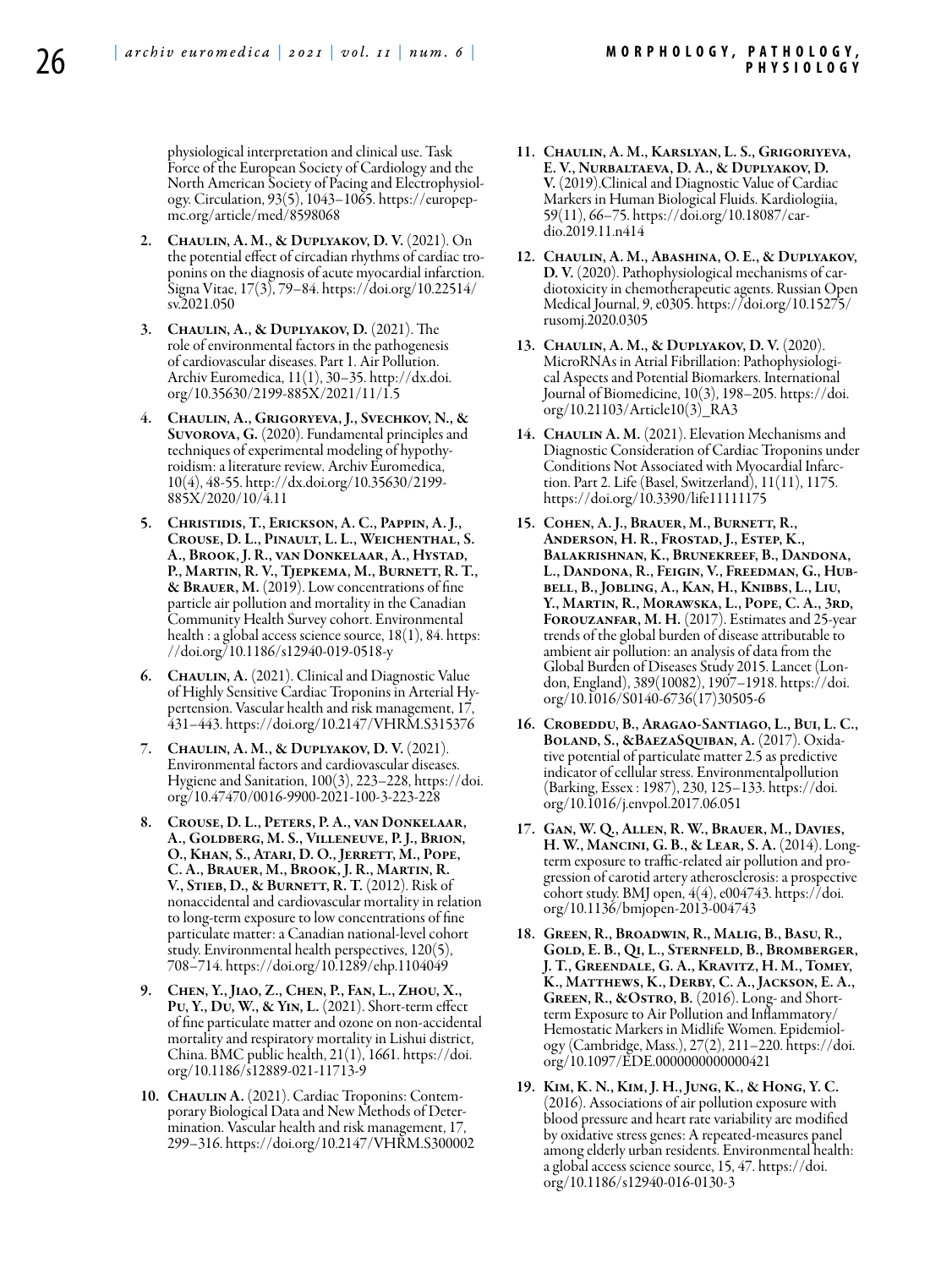- 20. Kim, S. Y., Sheppard, L., Kaufman, J. D., Bergen, S., Szpiro, A. A., Larson, T. V., Adar, S. D., Diez Roux, A. V., Polak, J. F., &Vedal, S. (2014). Individual-level concentrations of fine particulate matter chemical components and subclinical atherosclerosis: a cross-sectional analysis based on 2 advanced exposure prediction models in the multi-ethnic study of atherosclerosis. American journal of epidemiology, 180(7), 718–728. https://doi.org/10.1093/aje/ kwu186
- 21. Krishnan, R. M., Adar, S. D., Szpiro, A. A., Jorgensen, N. W., Van Hee, V. C., Barr, R. G., O'Neill, M. S., Herrington, D. M., Polak, J. F., & KAUFMAN, J. D. (2012). Vascular responses to long- and short-term exposure to fine particulate matter: MESA Air (Multi-Ethnic Study of Atherosclerosis and Air Pollution). Journal of the American College of Cardiology, 60(21), 2158–2166. https:// doi.org/10.1016/j.jacc.2012.08.973
- 22. Li, H., Cai, J., Chen, R., Zhao, Z., Ying, Z., Wang, L., Chen, J., Hao, K., Kinney, P. L., Chen, H., &Kan, H. (2017). Particulate Matter Exposure and Stress Hormone Levels: A Randomized, Double-Blind, Crossover Trial of Air Purification. Circulation, 136(7), 618–627. https://doi.org/10.1161/CIRCU-LATIONAHA.116.026796
- 23. Mao, S., Chen, G., Liu, F., Li, N., Wang, C., Liu, Y., Liu, S., Lu, Y., Xiang, H., Guo, Y., & Li, S. (2020). Long-term effects of ambient air pollutants to blood lipids and dyslipidemias in a Chinese rural population. Environmental pollution (Barking, Essex : 1987), 256, 113403. https://doi.org/10.1016/j. envpol.2019.113403
- 24. Matsuzawa, Y., Kwon, T. G., Lennon, R. J., Lerman, L. O., & Lerman, A. (2015). Prognostic Value of Flow-Mediated Vasodilation in Brachial Artery and Fingertip Artery for Cardiovascular Events: A Systematic Review and Meta-Analysis. Journal of the American Heart Association, 4(11), e002270. https:// doi.org/10.1161/JAHA.115.002270
- 25. Meng, X., Zhang, Y., Yang, K. Q., Yang, Y. K., & Zhou, X. L. (2016). Potential Harmful Effects of PM2.5 on Occurrence and Progression of Acute Coronary Syndrome: Epidemiology, Mechanisms, and mental research and public health,  $13(8)$ , 748. https:// doi.org/10.3390/ijerph13080748
- 26. Pan, X., Gong, Y. Y., Martinelli, I., Angelici, L., Favero, C., Bertazzi, P. A., Mannucci, P. M., Ariëns, R. A., & Routledge, M. N. (2016). Fibrin clot structure is affected by levels of particulate air pollution exposure in patients with venous thrombosis. Environment international, 92-93, 70–76. https://doi. org/10.1016/j.envint.2016.03.030
- 27. Pei, Y., Jiang, R., Zou, Y., Wang, Y., Zhang, S., Wang, G., Zhao, J., & Song, W. (2016). Effects of Fine Particulate Matter (PM2.5) on Systemic Oxidative Stress and Cardiac Function in ApoE(-/-) Mice. International journal of environmental research and public health, 13(5), 484. https://doi.org/10.3390/ ijerph13050484
- 28. Philip, G., Nayak, A. S., Berger, W. E., Leynadier, F., Vrijens, F., Dass, S. B., & Reiss, T. F. (2004). The effect of montelukast on rhinitis symptoms in patients with asthma and seasonal allergic rhinitis. Current medical research and opinion, 20(10), 1549–1558. https://doi. org/10.1185/030079904x3348
- 29. Pope, C. A., 3rd, Bhatnagar, A., McCracken, J. P., Abplanalp, W., Conklin, D. J., & O'Toole, T. (2016). Exposure to Fine Particulate Air Pollution Is Associated With Endothelial Injury and Systemic Inflammation. Circulation research, 119(11), 1204–1214. https://doi.org/10.1161/CIRCRESA-HA.116.309279
- 30. Rosu, M. M., Popa, S. G., Mota, E., Popa, A., Manolache, M., Guja, C., Bala, C., Mota, C., &Mota, M. (2018). Cardiovascular risk assessment in the adult (aged 40–79 years) romanian population. Acta endocrinologica (Bucharest, Romania : 2005), 14(2), 227–234. https://doi.org/10.4183/ aeb.2018.227
- 31. Simkhovich, B. Z., Kleinman, M. T., & Kloner, R. A. (2008). Air pollution and cardiovascular injury epidemiology, toxicology, and mechanisms. Journal of the American College of Cardiology, 52(9), 719–726. https://doi.org/10.1016/j.jacc.2008.05.029
- 32. Sun, M., Kaufman, J. D., Kim, S. Y., Larson, T. V., Gould, T. R., Polak, J. F., Budoff, M. J., Diez Roux, A. V., & VEDAL, S. (2013). Particulate matter components and subclinical atherosclerosis: common approaches to estimating exposure in a Multi-Ethnic Study of Atherosclerosis cross-sectional study. Environmental health : a global access science source, 12, 39. https://doi.org/10.1186/1476-069X-12-39
- 33. Tabor, C. M., Shaw, C. A., Robertson, S., Miller, M. R., Duffin, R., Donaldson, K., Newby, D. E., & HADOKE, P. W. (2016). Platelet activation independent of pulmonary inflammation contributes to diesel exhaust particulate-induced promotion of arterial thrombosis. Particle and fibre toxicology, 13, 6. https://doi.org/10.1186/s12989-016-0116-x
- 34. Tian, Y., Liu, H., Wu, Y., Si, Y., Song, J., Cao, Y., Li, M., Wu, Y., Wang, X., Chen, L., Wei, C., Gao, P., & Hu, Y. (2019). Association between ambient fine particulate pollution and hospital admissions for cause specific cardiovascular disease: time series study in 184 major Chinese cities. BMJ (Clinical research ed.), 367, l6572. https://doi.org/10.1136/bmj.l6572
- 35. Visentin, M., Pagnoni, A., Sarti, E., &Pietrogrande, M. C. (2016). Urban PM2.5 oxidative potential: Importance of chemical species and comparison of two spectrophotometric cell-free assays. Environmental pollution (Barking, Essex : 1987), 219, 72–79. https://doi.org/10.1016/j.envpol.2016.09.047
- 36. Wang, G., Zheng, X., Duan, H., Dai, Y., Niu, Y., Gao, J., Chang, Z., Song, X., Leng, S., Tang, J., & Zheng, Y. (2019). High-content analysis of particulate matters-induced oxidative stress and organelle dysfunction in vitro. Toxicology in vitro : an international journal published in association with